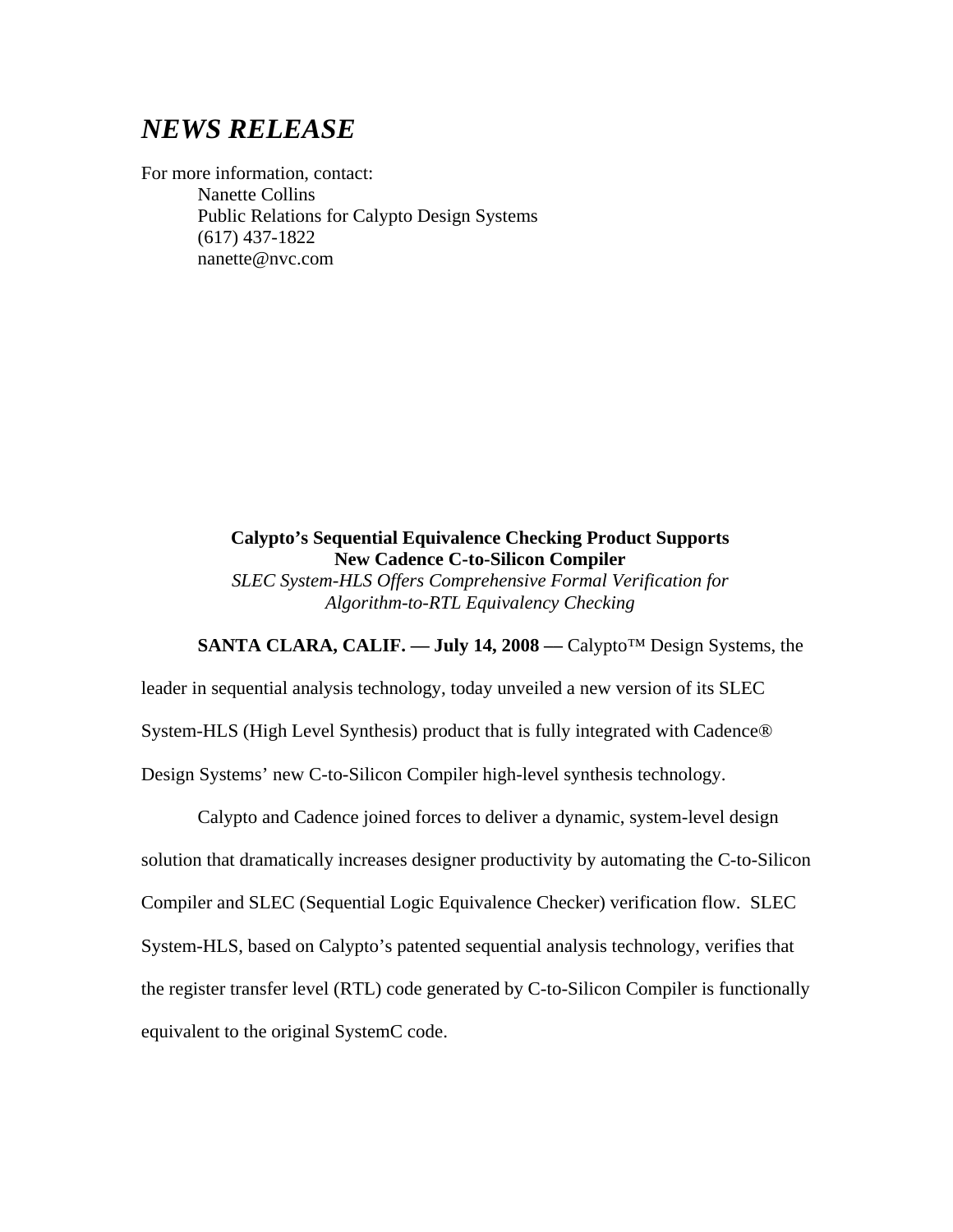"The industry requires formal equivalence checking in high-level synthesis flows" states Hisaharu Miwa, general manager of Design Technology Division, LSI Product Technology Unit, Renesas Technology Corp., whose design team was an early adopter of the integrated Cadence/Calypto flow. "We found that the Calypto SLEC System-HLS and Cadence C-to-Silicon Compiler integration provides us an excellent system-level formal verification flow, saving our design team significant time and maximizing productivity."

SLEC is the semiconductor industry's only functional verification solution to formally verify equivalence between electronic system level (ESL) models and RTL implementations. SLEC System-HLS comprehensively verifies the output of C-to-Silicon Compiler, eliminating the need for many time-consuming simulation regressions.

"Calypto's SLEC System-HLS product has become the standard for system-level equivalence checking," said Michael McNamara, VP/GM of the Cadence C-to-Silicon Compiler technology incubator. "Adding a tight integration between SLEC System-HLS and C-to-Silicon Compiler to our design and verification flows built around both the Encounter® digital IC design and Incisive® verification platforms enables Cadence to provide customers with a comprehensive solution for system level design and verification."

Calypto will demonstrate the integration between SLEC System-HLS and C-to-Silicon Compiler at the Cadence CDNLive! user conference this week in Tokyo, Japan. For more information, go to http://www.cadence.com/cdnlive/.

## **Pricing and Availability**